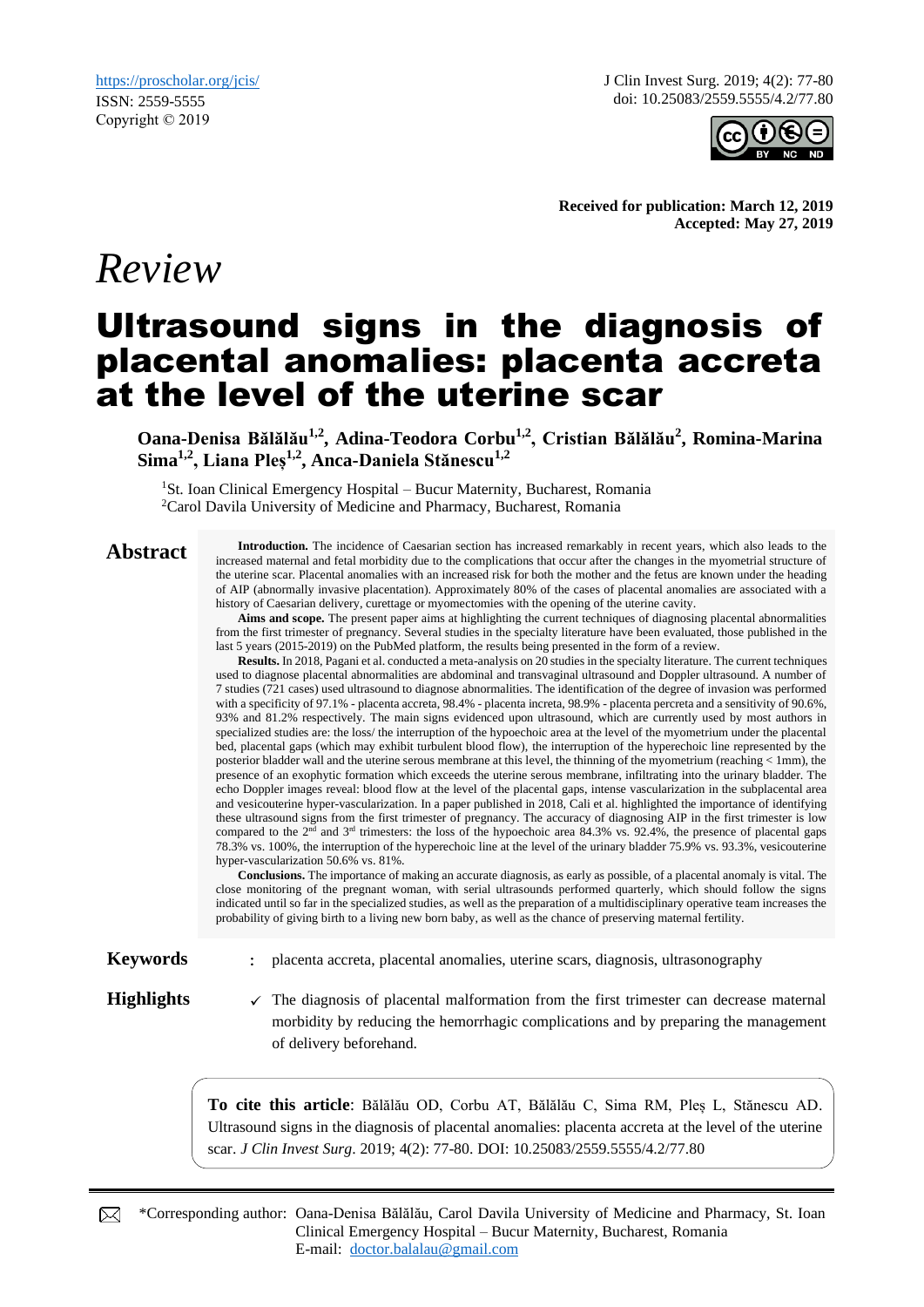### **Introduction**

Placental abnormalities with an increased risk for both the mother and the fetus come under the heading of AIP (abnormally invasive placentation). These result from the implantation of the placenta in an area with defective decidualization, scar tissue, as in the case of the myometrium in the area of the post-Caesarian section scar. Thus, the placenta is directly implanted into the myometrium which it can actually penetrate and reach the serous uterine membrane (1).

The process of decidualization is influenced by various molecules such as: growth factors, cytokines, adhesion molecules, hormones and enzymes. Natural Killer cells have proven an important role in the trophoblastic invasion. In his study, Leban et al. highlighted a small number of NK cells in the cases of placenta accreta through immunohistochemical tests (2).

The term AIP was introduced in 2013 and it refers to the impossibility of spontaneously or manually removing the placenta from the site of insertion without causing severe bleeding.

Other theories regarding the pathogenesis of placental abnormalities are also described in the specialty literature, such as: poor vascular remodeling in the area of uterine scar or microscopic endometrial defects in the case of submucosal fibromas, adenomyosis.

The incidence of Caesarian section has remarkably increased in recent years, which also leads to the increase of maternal and fetal morbidities, due to the complications that occur after the changes in the myometrium at the level of the uterine scar (3). Approximately 80% of the cases of placental abnormalities are associated with a history of Caesarian delivery, curettages or myomectomies with the opening of the uterine cavity. The pregnancy inserted or developed at the level of the post Caesarian section scar is also a precursor of abnormal placental adherence (4).

The importance of the imaging techniques for the early diagnosis of placental abnormalities has been proven by the lower incidence of peripartum complications.

#### **Discussions**

The present paper aims at highlighting the current techniques for diagnosing placental abnormalities from the first trimester of pregnancy, with emphasis of the ultrasound techniques. The studies in the specialty literature published in the last years (2015-2019) on PubMed platform were evaluated, the results being presented in the form of a review.

The analysis of the literature studies has revealed an increased rate in the diagnosis of placental abnormalities

through ultrasounds and MRI. A series of indices and ultrasound and color Doppler signs have been revealed.

Maternal mortality associated with placenta accretatype abnormalities is 10%, while morbidity is 75% due to complications such as: uterine rupture, massive bleeding, necessity hysterectomy (5). The number of Caesarian sections in the patient's history increases proportionally with the risk of placental abnormalities: a history of Caesarian section – a  $3\%$  risk vs. a history of more than 3 Caesarian sections – a 40% risk.

In 2018, Pagani et al. conducted a meta-analysis on 20 studies in the specialty literature, which included 3,209 pregnant women at risk of AIP (the main risk factor being considered the association between placenta praevia and a history of Caesarian section or surgery on the uterus). A number of 407 pregnant women were diagnosed with AIP: 37.8% - placenta accreta, 32.2% - placenta increta, 30% placenta percreta. The current techniques used in diagnosing the placental abnormalities are abdominal or transvaginal ultrasound and Doppler ultrasound. There are studies that demonstrate the usefulness of MRI scans, more precisely establishing the topography and the extent of the placental invasion.

A number of 7 studies (721 cases) used ultrasound for the diagnosis of anomalies and the determination of the degree of placental invasion. The identification of the degree of invasion was achieved with a specificity of 97.1% - placenta accreta, 98.4% - placenta increta, 98.9% - placenta percreta and a sensitivity of 90.6%, 93% and 81.2% respectively (3).

The main ultrasound signs highlighted, which are currently used by most authors in their specialty studies, are: the loss/ the interruption of the hypoechoic area at the level of the myometrium under the placental bed, placental gaps (large, irregular, transonic spaces that can present turbulent blood flow), the interruption of the hyperechoic line represented by the posterior vesical wall and the uterine serous membrane at this level, the thinning of the myometrium (reaching  $\langle$  1mm), the presence of a exophytic area which exceeds the uterine serous membrane, infiltrating the urinary bladder. The echo Doppler images reveal: blood flow at the level of the placental gaps, most often exhibiting a turbulent character, the intense vascularization in the subplacental area and the hyper-vascularization of the vesicouterine interface (3, 5- 7).

In his paper published in 2018, Cali et al. discussed 188 cases that presented risk factors of placental anomalies and highlighted the importance of identifying these ultrasound signs from the first trimester of pregnancy. The authors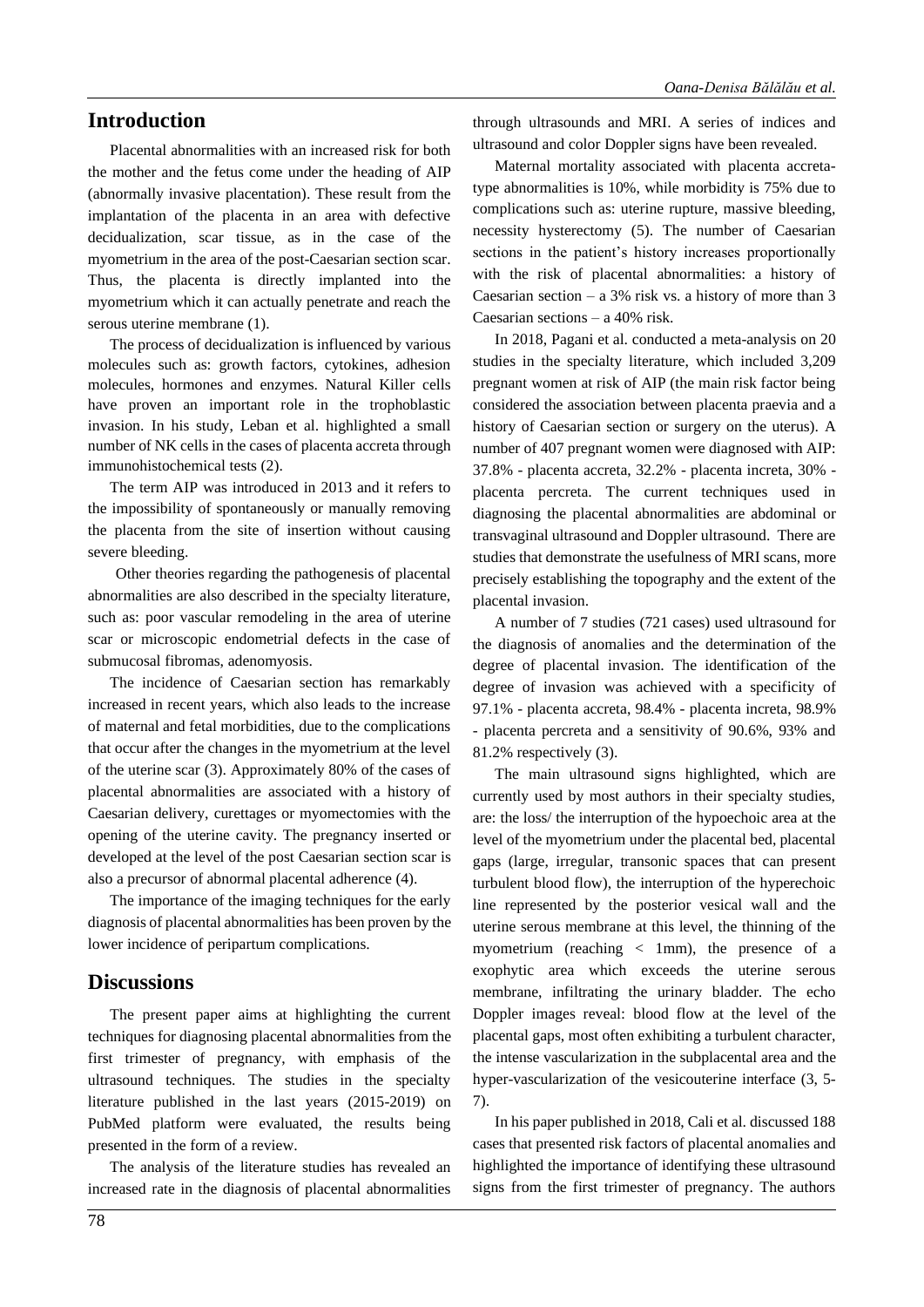state that up to 90% of the cases of AIP can be detected in the first trimester. The accuracy of diagnosing AIP in the first trimester is low compared to the 2nd and the 3rd trimester: the loss of the hypoechoic area 84.3% vs. 92.4%, the presence of placental gaps 78.3% vs. 100%, the interruption of the hyperechoic line at the level of the urinary bladder 75.9% vs. 93.3%, vesicouterine hypervascularization 50.6% vs. 81% (8). A specificity of 100% and a sensitivity of 78.3% were achieved for the presence of placental gaps along with the loss of the hypoechoic area and the same specificity and a similar sensitivity (75.9%) for the interruption of the vesical wall along with the loss of the hypoechoic area. These combinations of ultrasound signs were evaluated at 11-14 weeks of pregnancy.

Comslock et al. conducted a prospective study over a period of 12 years on 163,000 female patients. Out of these, 2,002 presented risk factors for the development of placental anomalies: a history of placenta praevia and Caesarian section, while 33 had ultrasound signs suspicious of placenta accreta. The placental gaps were highlighted with a sensitivity of 93% (9).

J. Yang et al. introduced in their study a number of 51 patients with total placenta praevia and a history of Caesarian delivery and made a classification of the degrees of intraplacental gaps: degree  $0 -$  no gap, degree  $1$ between 1 and 3 gaps, degree 2 – between 4 and 6 gaps and degree 3 – multiple large gaps and with irregular layout. In the cases classified as being greater than or equal to degree 1, the method used exhibited a sensitivity of 86.7% and a specificity of 78.6% in the diagnosis of placental anomalies, while in the case of at least degree 2 classification – a sensitivity of 100% and a specificity of 97.2% were achieved (10).

Another classification system for predicting placental anomalies, using ultrasonography and color Doppler ultrasounds, was the objective of J. Tobivin et al. in a paper published in 2018, on 258 female patients. They granted points from 1-12 according to the following criteria: the number ( $\leq 2 - 1$  point,  $>2 - 2$  points) and the size of placental gaps ( $\leq$  2cm – 1 point,  $>$  2cm – 2 points), the lack of utero-placental demarcation (2 points), the number of Caesarian sections in the patient's history  $(1 - 1 \text{ point}, \geq 2)$  $-2$  points), the location of the placenta (anterior  $-1$  point, praevia  $-2$  points), blood flow at the level of the gaps  $(1)$ point), utero-placental hyper-vascularization (2 points). The classification was divided in three categories: less than 5 points – low risk, between  $6 - 7$  points – moderate risk, between 8 – 12 points – high risk. 23 of the patients had an adherent placenta, and 84.2% of them were included in the high risk class, thus requiring hysterectomy (with a 100%

histopathological confirmation of the placental abnormality) (11).

Besides the ultrasound diagnostic signs, there are certain MRI indices that are used when placental abnormalities are suspected, with low sensitivity and specificity  $(80 - 88.8\%$  and  $65 - 86.6\%$  respectively)  $(12$ -14). In 2017, A. Valentini et al. published a study which followed the retrospective evaluation of the MRI images obtained during pregnancy (26-37 weeks of gestation).

A series of suggestive diagnostic signs was highlighted, but they failed in making a diagnosis of certainty (the high rate of false positive results in the case of highlighting a single MRI sign). Among these signs, there are: the thickness of the myometrium below 5 mm and the loss of the trilaminar structure, interrupted margins of the myometrium, heterogeneous intraplacental sign due to hemorrhage or vascular gaps, thick intraplacental bands in the T2 sequence with a diameter over 2 cm, abnormal intraplancental vascularization, the loss of the pear-shaped form of the uterus, the direct visualization of the invasion into adjacent tissues, the loose layout of the urinary bladder, the placental protrusion into the internal cervical orifice (15). In order to accurately diagnose placental abnormalities by means of MRI, it is necessary to enrich the knowledge in the field and also to conduct more specialty studies.

#### **Conclusions**

The importance of making an accurate diagnosis, as early as possible, of some placental abnormalities is vital. The close monitoring of the pregnant woman, with serial ultrasounds, performed on a quarterly basis, which should follow the signs indicated until recently in the specialty studies, as well as the preparation of a multidisciplinary operative team increase the probability of delivering a healthy newborn baby, as well the chance of preserving maternal fertility. The diagnosis of placental malformation from the very first trimester can decrease maternal morbidity by reducing the hemorrhagic complications and by preparing the management of delivery beforehand.

#### **Conflict of interest disclosure**

There are no known conflicts of interest in the publication of this article. The manuscript was read and approved by all authors.

### **Compliance with ethical standards**

Any aspect of the work covered in this manuscript has been conducted with the ethical approval of all relevant